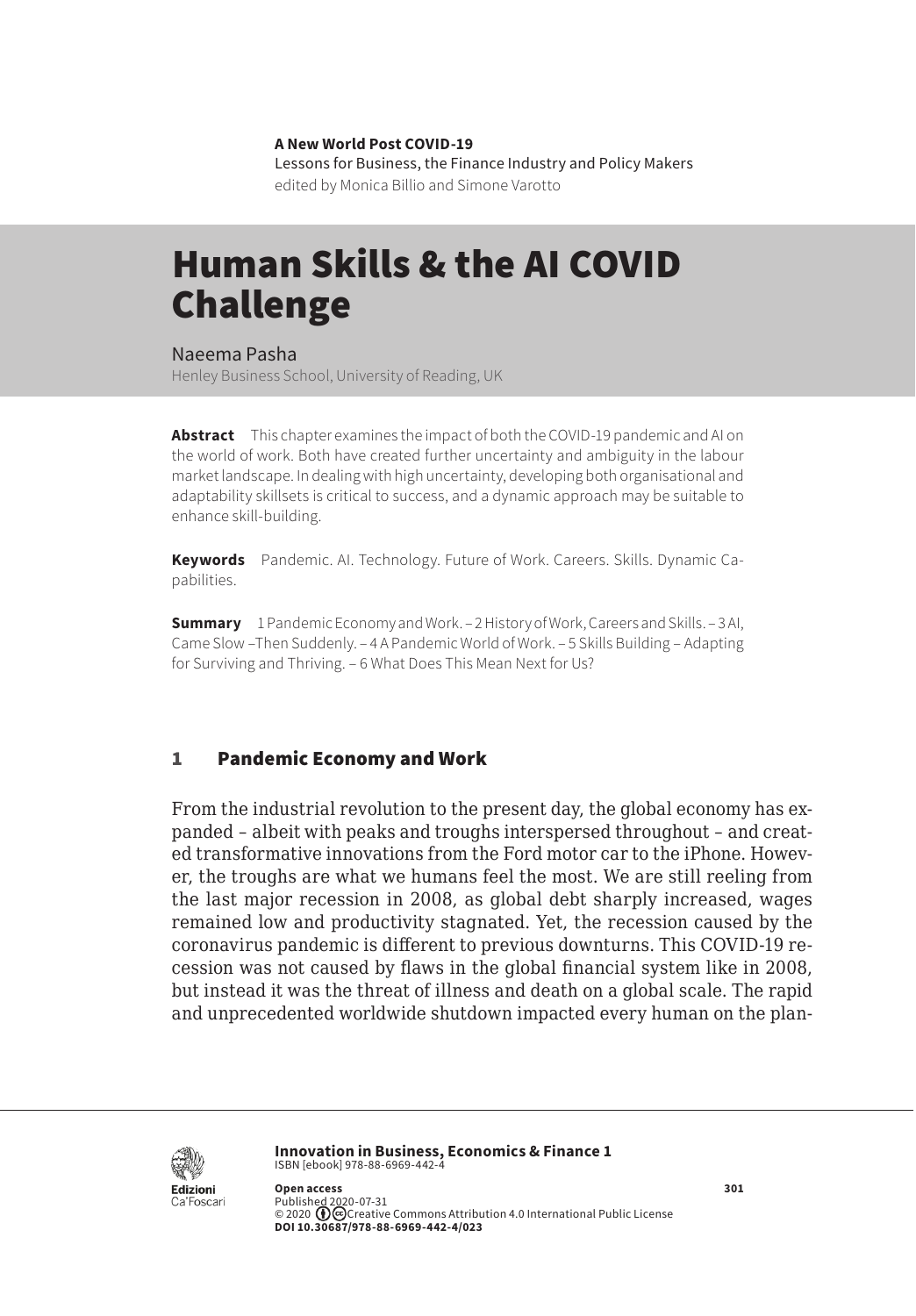<span id="page-1-0"></span>et, with countless deaths, jobs lost, and livelihoods uprooted. However, the COVID-19 recession has also coincided with the increased worldwide adoption of Artificial Intelligence (AI) and automation, a process that has already streamlined work patterns.

The pandemic has also enabled faster adoption of digital technology. In the familiar world of food retail, we've seen reduced human interaction with consumers turning to online shopping, supermarket scanners and even robot food deliveries.<sup>1</sup> The pandemic has also caused a shift in healthcare, from the use of robots, to GPs treating patients via WhatsApp video. We have also witnessed the worldwide shift of education from classroom to virtual learning which has allowed – broadly speaking – teaching to continue. Organisations are reconfiguring how 'work' can be done including balancing conflicting ideas that it does not need to happen in offices, against knowing that organisational culture is aided by face-to-face interactions. While we applaud technology for keeping work going, it indicates that more AI integration and automation will be adopted sooner and wider, carrying clear implications for work and workers.

# 2 History of Work, Careers and Skills

Whilst we are seeing the transformation of work, the recent history of work is worth reviewing. From the start to the middle of the last century, in the age of mass manufacturing, workers were recruited for similar skillsets to often work on identical jobs. Job roles were consistent, often not changing in scope over many years (Parsons 1949). During this period, firms operated in hierarchies and managed in tight boundaries. The watchword for this era was *steadystate*. Later in the 20th Century, flexibility in work grew. Organisations moved towards a more customer-centric operation and as such, systems were faster. Leaders were expected to head up workers with a range of skills and knowledge, which could be applied and re-applied to different scenarios – and so boundaries between jobs, roles and organisations blurred. The watchword thus became *boundaryless*, coined by Arthur (1994, 295-306). The 21st century saw another shift including upheavals bought by AI, and now COVID-19. Work is more uncertain, but hyperconnected, hypercompetitive and increasingly tech enabled. Companies and workers who display agility in either adapting or taking advantage of digital technology gain success. And so *adaptability* for this era is our watchword (LeBleu 2020).

<sup>1</sup> "Robot Parcel Delivery Starts". *BBC News*, 31 October 2018. [https://www.bbc.com/](https://www.bbc.com/news/uk-england-beds-bucks-herts-46045365) [news/uk-england-beds-bucks-herts-46045365](https://www.bbc.com/news/uk-england-beds-bucks-herts-46045365); "A New Kind Of Business". Starship. <https://www.starship.xyz/business/>.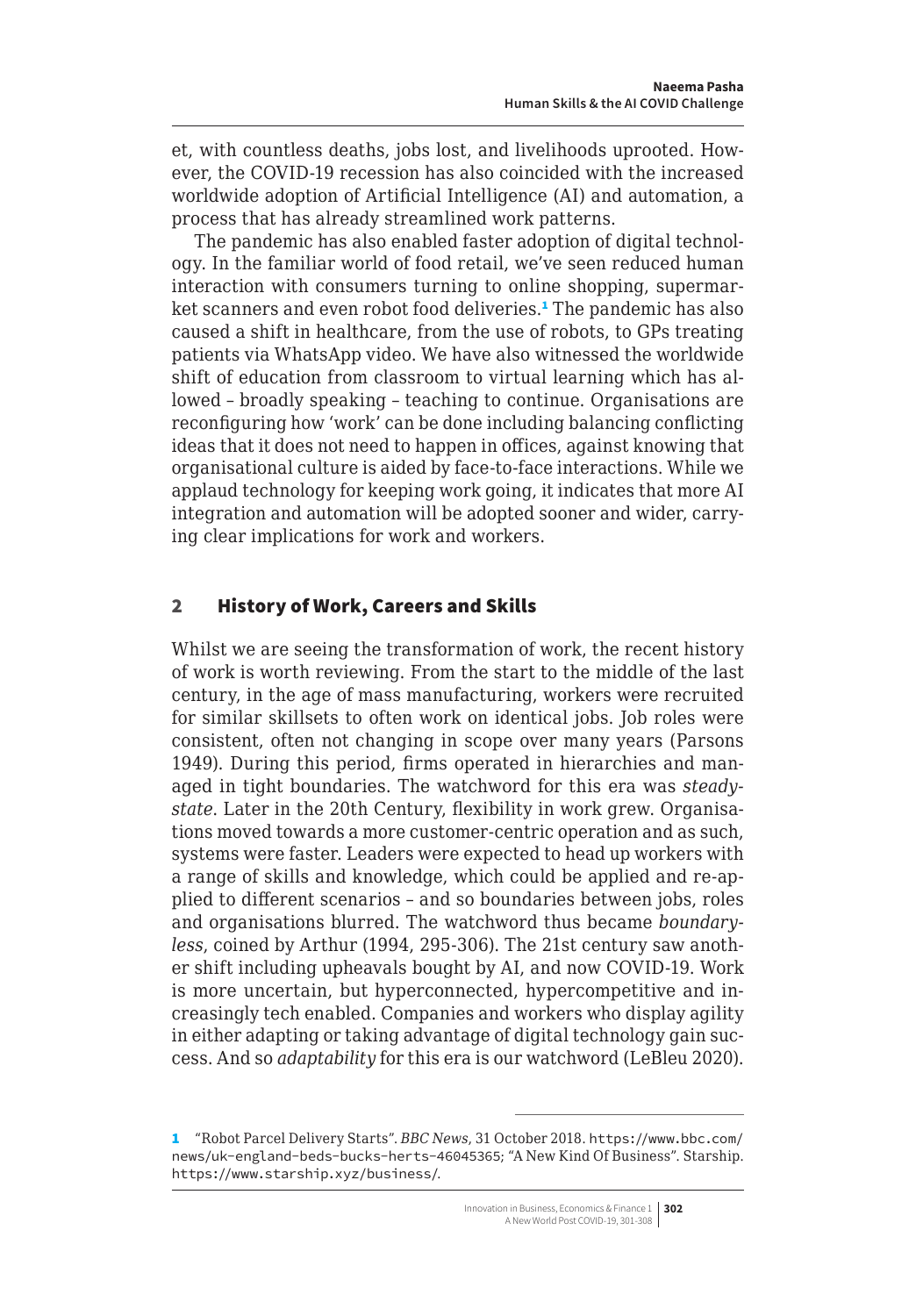### <span id="page-2-0"></span>3 AI, Came Slow –Then Suddenly

Interest in AI is at all time high and has fuelled investment in AI technology. For example, the European Commission's investment in AI has skyrocketed - with a 70% increase from 2017 to 2020, coming to  $£1.5$ billion. However, even this investment appears small in comparison to the €12.1 billion investment in North America, and €6.5 billion in Asia (European Commission 2020). But, while AI seems like a new phenomenon, it has existed for over 60 years. The term was coined by a group of scientists who came together in 1956 to explore the deep potential of computers. AI systems developed by early creators looked at mimicking human intelligences – but through a machine (hence the term Artificial Intelligence). The following few years offered some exciting innovations, but AI development slowed, and it really was not until the start of the 21st century with the advent of immense computing power, and crucially, access to vast data, that AI really took off. Like some statistical methodologies such as regression analysis, AI and Machine Learning programmes could observe relationships, classifications and predictions in data, but as AI programmes can work 'unsupervised' and on vast datasets with many variables, the results were unparalleled. As a result, AI innovations have influenced our work and lifestyles, from Facial AI assessing our personality in recruitment, to Conversational AI in our voice assistants such as Alexa who we freely talk to at home but will soon join us in the workplace.

Modern iterations of AI do not need to use the old model of copying humans. Instead, machine learning algorithms learn in an altogether different way to us humans. Some AIs can bypass human skills, for example, a system developed by Google Health was able to find cancerous cells in mammograms more accurately than the radiologists it was tested against. In fact, the system detected 90% of cancerous cells compared to 78% by radiologists. AI systems like this can help speed up diagnosis and allow for treatment to start faster (McKinney et al. 2020, 89-94). A question arising from this is the role of doctors. Some suggest that the patient relationship part of a doctor's role is to be amplified – as the machine is giving better data and at a faster rate to patients. But this process raises questions about all our jobs. In the next ten years, we can expect greater AI job integration. Take accountancy, the role of *Financial AI* will do all the back-breaking work of analysing numbers, and by using Machine Learning with sophisticated Data Science, it will sync with consumer data and predict trends faster. What then does this leave the accountants to do? Possibly do more human tasks such as building customer relationship. However, will companies need many accountants? (World Economic Forum 2916). 'Automation' technology underpins many of the predictions of jobs disappearing (ONS 2019), specifically tech such as Robotic Process Automation (RPAs), where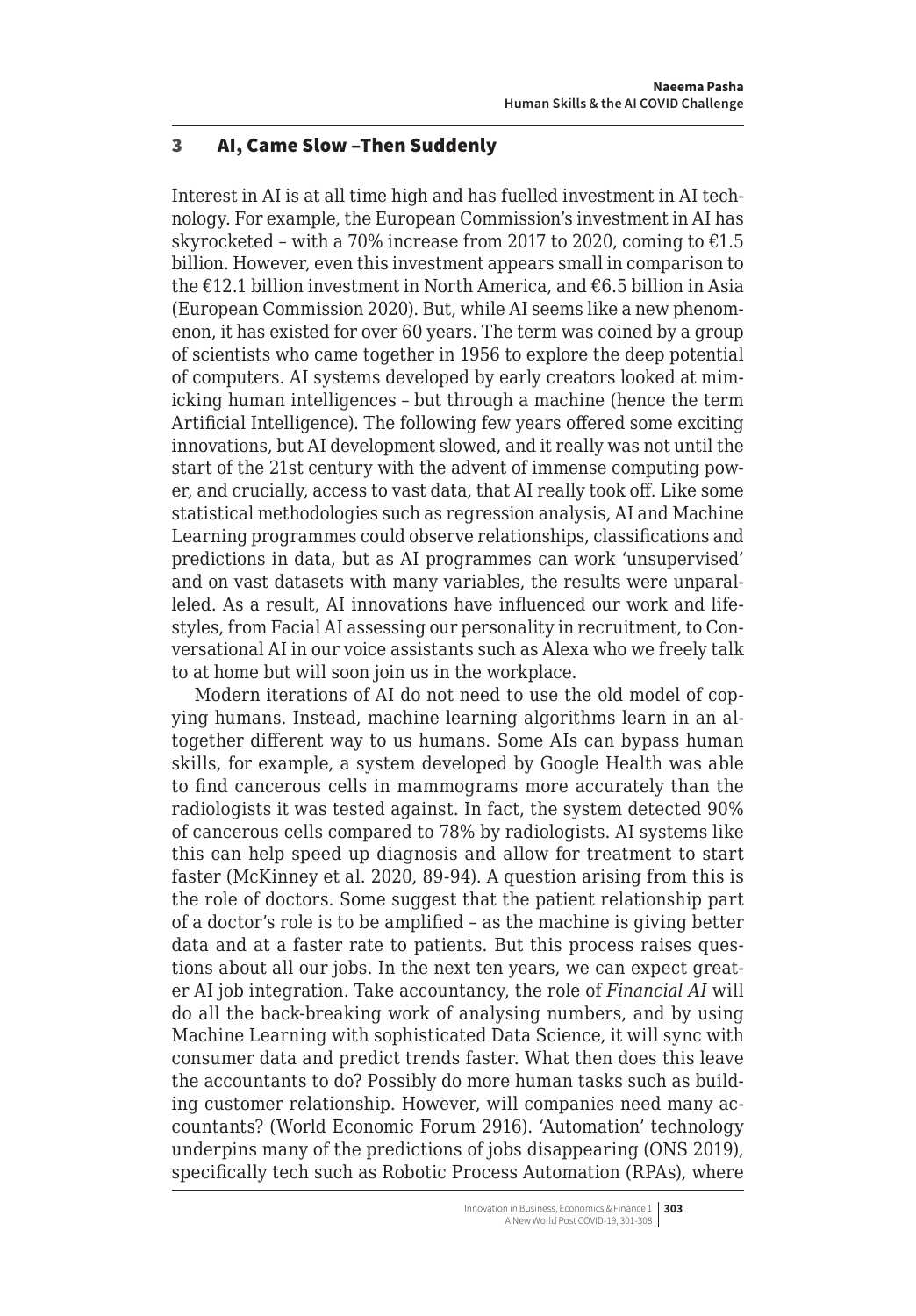<span id="page-3-0"></span>'RPAs' will whizz round a system of routine processes and complete tasks that take humans days and weeks to do in days and minutes. And the RPA will complete with fewer inaccuracies.

Although there is no argument that the adoption of AI technologies will create new jobs, it does raise the issue of automation of current jobs and the potential negative impact upon society. In 2017, the Office for National Statistics analysed the jobs of 20 million people in England (ONS 2019) and concluded that 7.4% are at high risk of being automated. In addition, it highlighted that women, part-time workers and younger people in elementary occupations are most likely to be affected – many doing the jobs RPAs are primed for. A Universal Basic Income (UBI) has been put forward as one possible solution to the loss of jobs and the impact of automation upon the working population. It is claimed that a UBI would allow some security to workers, would contribute to limiting involuntary debt, and lower stress levels. However, the UBI does equate 'work' to 'money' in its simplest terms, negating the social aspects of work including personal value, relationships, a source of self-esteem, citizenship, and role in society (Meyer 2019). It may also increase inequality. UBI, whilst useful, could render the unemployed 'the left behind', creating a social underclass.

# 4 A Pandemic World of Work

The pandemic has made us re-think our work – and many jobs might be done with a mix of home and office work. For those employers looking to keep the traditional office space many will look for technology solutions to minimise spread of disease, such as:

- track and trace software to see who might be sick;
- Wristband sensors to alert workers if they cross set boundaries;
- sensor tracking of small changes in body temperature or voice signatures to see who is ill;
- facial recognition software used to open doors reducing the need to touch surfaces;
- robots emitting UV light to kill viruses.

Ahead of us further technological advances are likely to enable further changes to work. For example, the development of 5G is expected to have an enormous impact on businesses – especially so for a postpandemic economy as it will enable extraordinarily fast networking and connectivity. Workers wanting to maintain a home-based work lifestyle could use Virtual and Mixed Reality devices like Microsoft's HoloLens that would add imaging in video conferencing. 5G will enable faster and clearer connection, creating a far more personal experience. 5G, coupled with growth of AI will fuel development of the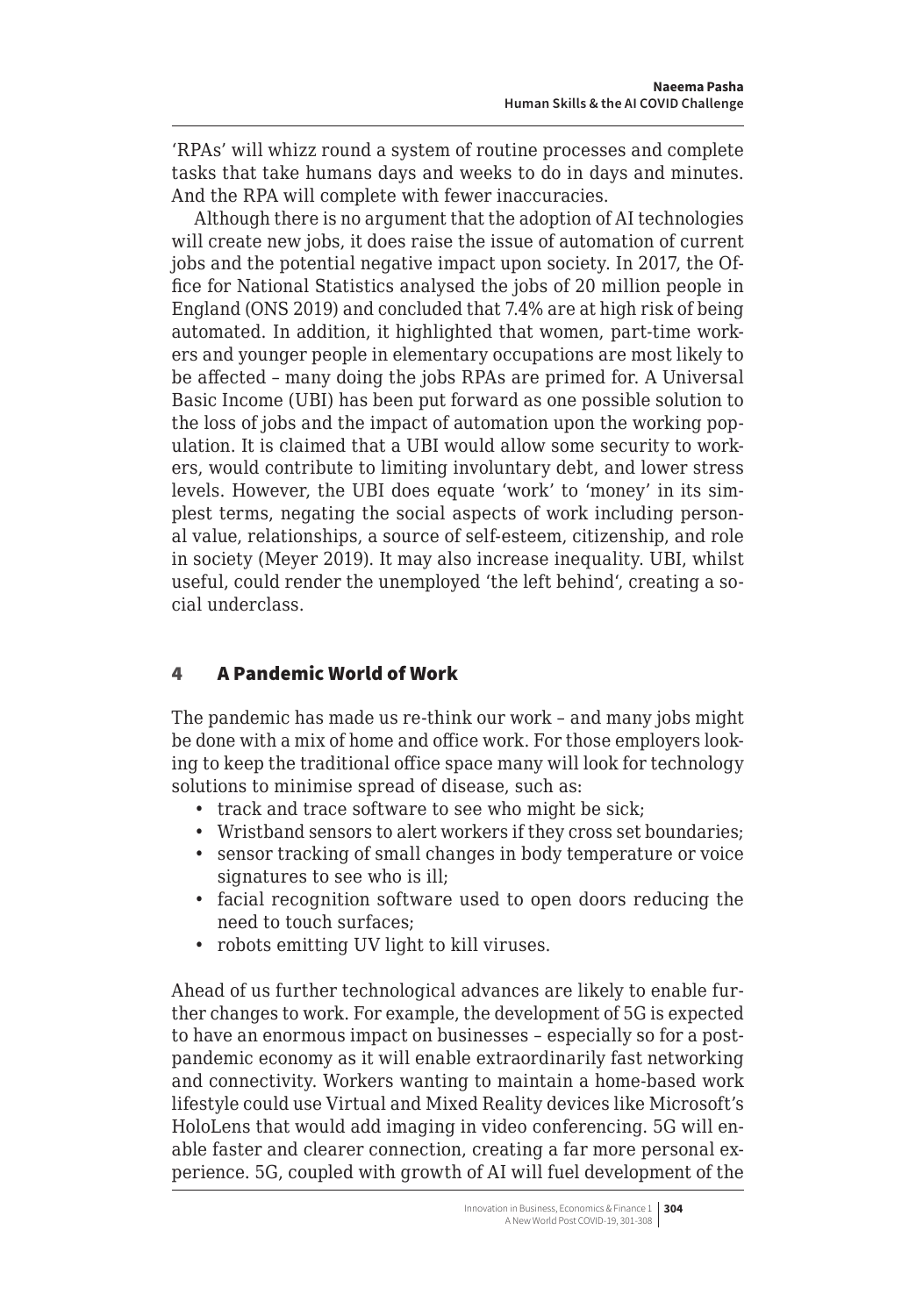Internet of Things (IoT) which is expected stimulate the growth of Smart Cities, Smart Healthcare and Smart Work. Current planning on 5G + IoT adoption is intended to reach more deprived areas and reduce digital differences in access – with many health commentators believing it could even reduce health inequality and even manage pandemic outbreaks better.<sup>2</sup> The transformative potential of 5G cannot be underestimated.

By 2025, IDC [2018] estimates that around 1.5 billion 5G connected devices will produce more than 175 zettabytes of data each year. A zettabyte is the equivalent of one trillion gigabytes. This rapid increase in data production through connected 5G devices is known as the massive Internet of Things (mIoT), which will accelerate the drive to digitalisation. Many of these 5G connected devices will use Edge Computing to deliver super-fast, low latency, AI powered data services directly on the device without needing to access the cloud. 5G is so much more than just faster 4G. Together with mIoT and 'AI on the Edge', 5G is the gateway to autonomous systems at scale and human-machine collaboration that will make pre-connected human beings look like dinosaurs. (Richard Foster-Fletcher, Digital Strategist, Boundless Podcast)<sup>3</sup>

However, critics of AI voice fears over privacy and cybersecurity with 5G and IoT having prompted governments to develop a stronger stance on AI governance. The European Union (EU) released guidelines for regulating AI in a white paper, applying to 'high-risk' technologies with high privacy concerns, such as healthcare, transport and surveillance. For example, the impact of certain AI is deemed "high risk" by the EU – such as AI tools used in recruitment, as it may affect workers' rights. They acknowledge that AI has a huge impact on society, and EU citizens must be protected in order to keep trust high. In doing so, the EU has pledged to create an 'ecosystem of trust', ensuring that tech firms comply with EU regulations and allowing citizens to adopt AI technologies with confidence. These governance plans are promised to be embedded into 5G planning – even to the extent of re-evaluating political and country affiliations of network providers.

<sup>2</sup> AT&T Business Editorial Team. "5 Ways 5G Will Transform Healthcare". *AT&T*. [htt](https://www.business.att.com/learn/updates/how-5g-will-transform-the-healthcare-industry.html)[ps://www.business.att.com/learn/updates/how-5g-will-transform-the-health](https://www.business.att.com/learn/updates/how-5g-will-transform-the-healthcare-industry.html)[care-industry.html](https://www.business.att.com/learn/updates/how-5g-will-transform-the-healthcare-industry.html).

<sup>3</sup> <https://boundlesspodcast.co.uk/>.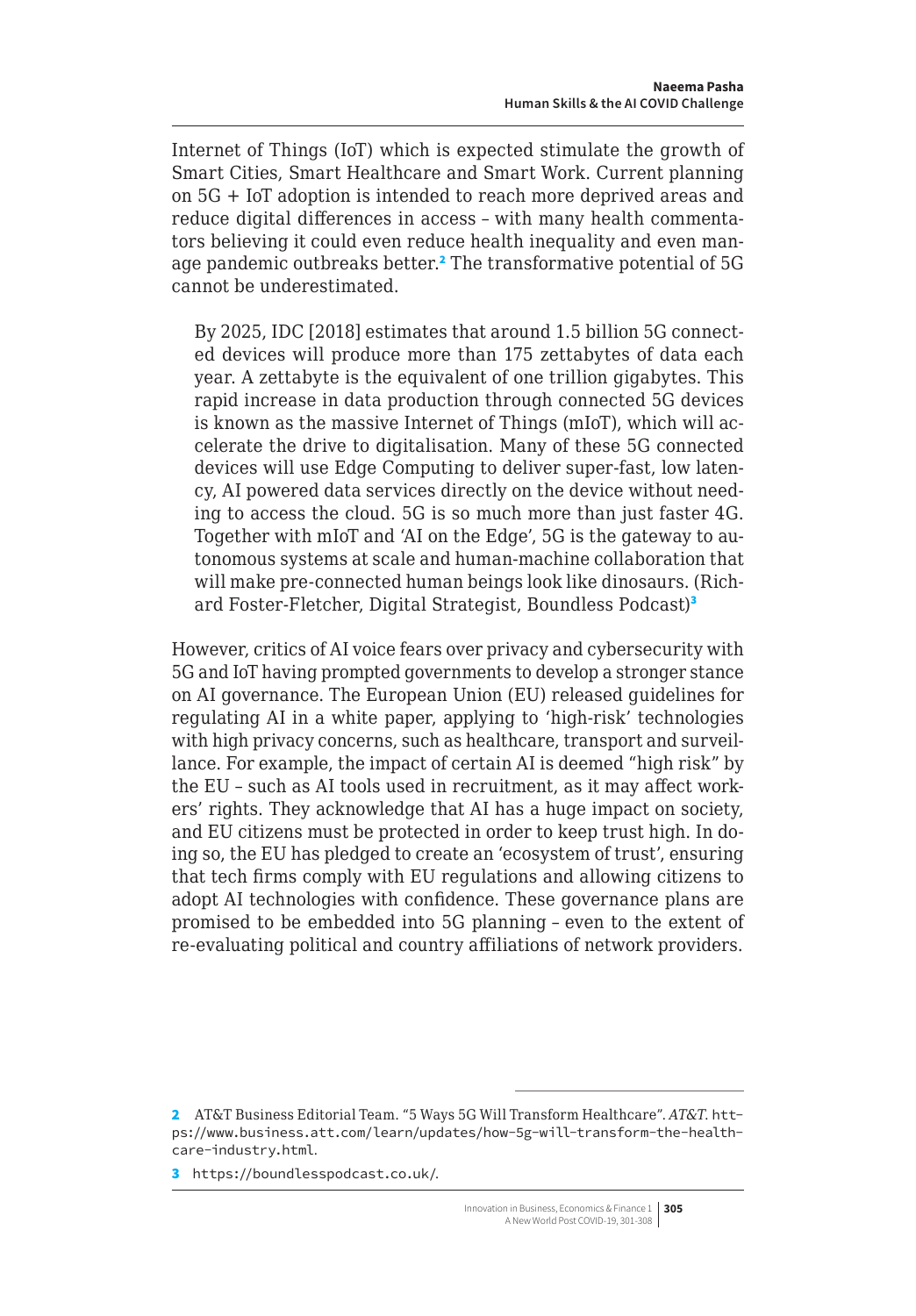## <span id="page-5-0"></span>5 Skills Building – Adapting for Surviving and Thriving

It is only through understanding the realities of any climate, both internal and external, and adapting effectively, that most creatures survive. We are experiencing a new reality shaped by a major shift that is impacting jobs from both AI and the pandemic, and we need to push our minds further, understanding that we will need a mindset for constant 'adaptability' to build the relevant skills to thrive. Stimulus in skilling from the UK government comes from the UK Office for Artificial Intelligence (OfAI), which has three main aims: ensuring that AI has a positive impact on society, enabling adoption of AI across industries, and upskilling and investment. Key policies include increasing investment in R&D to 2.4% of GSP by 2027, investing £406 million in STEM education, and an additional £64 million for a National Retraining Scheme, enabling lifelong learning in digital and construction industries. In addition, the EU has developed an 'ecosystem of excellence' with small and medium-sized enterprises (SMEs) to boost innovation and the economy. This is an attempt to attract investment in European AI, and in turn stimulate the job market. The EU Commission is also developing a Skills Agenda with the goal to upskill everyone within Europe – with a specific effort on women to enter technology.

Josie Cluer, EY's lead partner on skills and learning, argues for a "skills-led recovery". She says "skills is a key driver of growth, productivity, and the government's levelling up agenda. So the Prime Minister's plan to 'build build build' has to be underpinned by investment in 'skills skills skills'. Organisations too, need to invest in the skills of their people, because the capabilities they need will be different to those pre-COVID. And last, individuals themselves, wherever they are in the labour market, will need to invest in their own skills, for employment and progression".<sup>4</sup>

Essentially at the core of any governmental role on re-skilling is encouraging both organisations and individuals to have a 'learning orientated' mindset. This supports the underlying theory and applications in the *dynamic* approach to both individual and organisational development. Two 'dynamic' approaches show key skills to survive – and thrive. The first is Dynamic Capabilities, which offers a methodology for organisations to gauge changes and adapt to volatile and complex challenges (Teece 2019) and the second is Career Dynamism (Pasha 2020), which offers a career delivery model that enables people to develop adaptive qualities for career uncertainty. The concept of dynamic capability suggests it is organisational

<sup>4</sup> <https://www.henley.ac.uk/articles/why-we-need-a-skills-led-recovery>.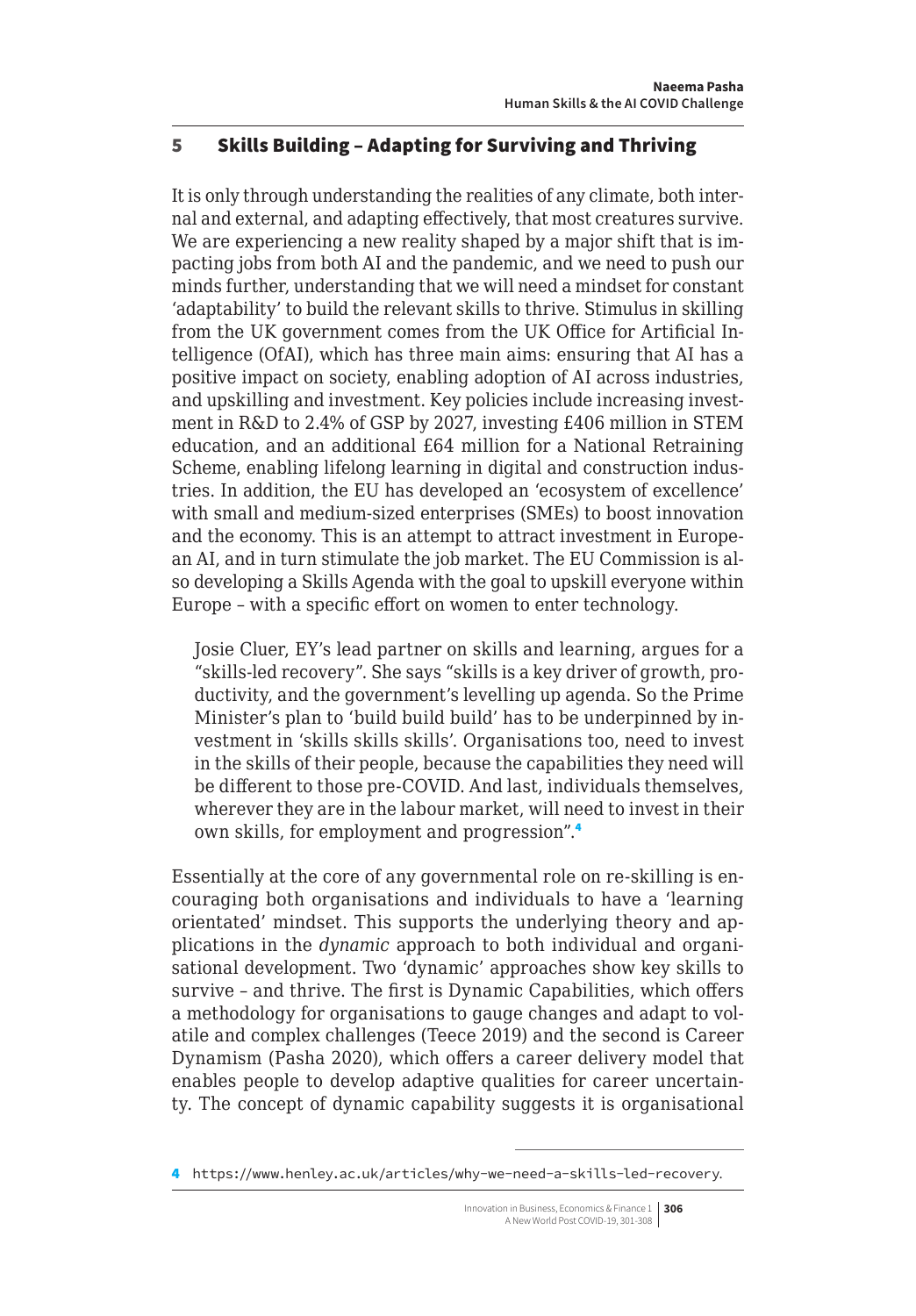<span id="page-6-0"></span>adaptive skills that enable "the firm's ability to integrate, build, and reconfigure internal and external competencies to address rapidly changing environments" (Teece, Pisano, Shuen 1997). Dynamic Capabilities methodology suggest AI offers firms competitive advantage through creating *efficiencies* (such as RPAs, voice assistants, blockchains, and bots) and *innovations* through 5G and IoT. Career Dynamism showed those people best at managing chaos and uncertainty have demonstrable 'future of work' skills for work that is both uncertain and volatile in nature (Pasha 2020). Abilities such as 'career-resilience' enables people to be both adaptive and pro-active, by demonstrating capabilities such as *self-reliance* and *motivation to learn* as well a *positive self-concept* by truly valuing their personal abilities. Career Dynamism highlights critical qualities such as human skills of *creativity*, *openness* and an ability to *build positive relationships*. These are crucial skills, because robots will undertake routine, data-heavy, mundane and dangerous work, leaving the possibility of unknown new jobs which will unquestionably be focused on such human qualities.

### 6 What Might a 'New Normal' Mean for Us?

No man ever steps in the same river twice, for it's not the same river and he's not the same man. Heraclitus

We are in a 'new-normal', despite so many things looking similar. We have shared experiment of living and working through COVID-19. At the same time, major activist movements occurred during the pandemic, such as the Black Lives Matter movement, resulting in companies examining their diversity and inclusion culture – asking if they really do offer parity and equality. It is essential, therefore, that AI development is aligned to societal norms. Thus, software used in monitoring employee experience must ensure ethical diversity and inclusion practices, and be mindful of privacy needs of employees. For example, ensuring transparency in extracting building usage data and personal information from wearable tech, such as Fitbits and Apple watches. The role of 'Responsible AI' (Zhu 2019) will increasingly be a core activity that most tech producers are placing into their build strategy. Many firms are now using a multi-stakeholder approach to consider wider implications of AI, to ensure good governance, diversity and social impact. In building more ethical and responsible AI strategies, companies should build AI to align with the 'meaning and purpose' of corporate strategy – and both organisations and individuals will need to consider dynamic capabilities to achieve sustainable growth (Harreld, O'Reilly, Tushman 2007).